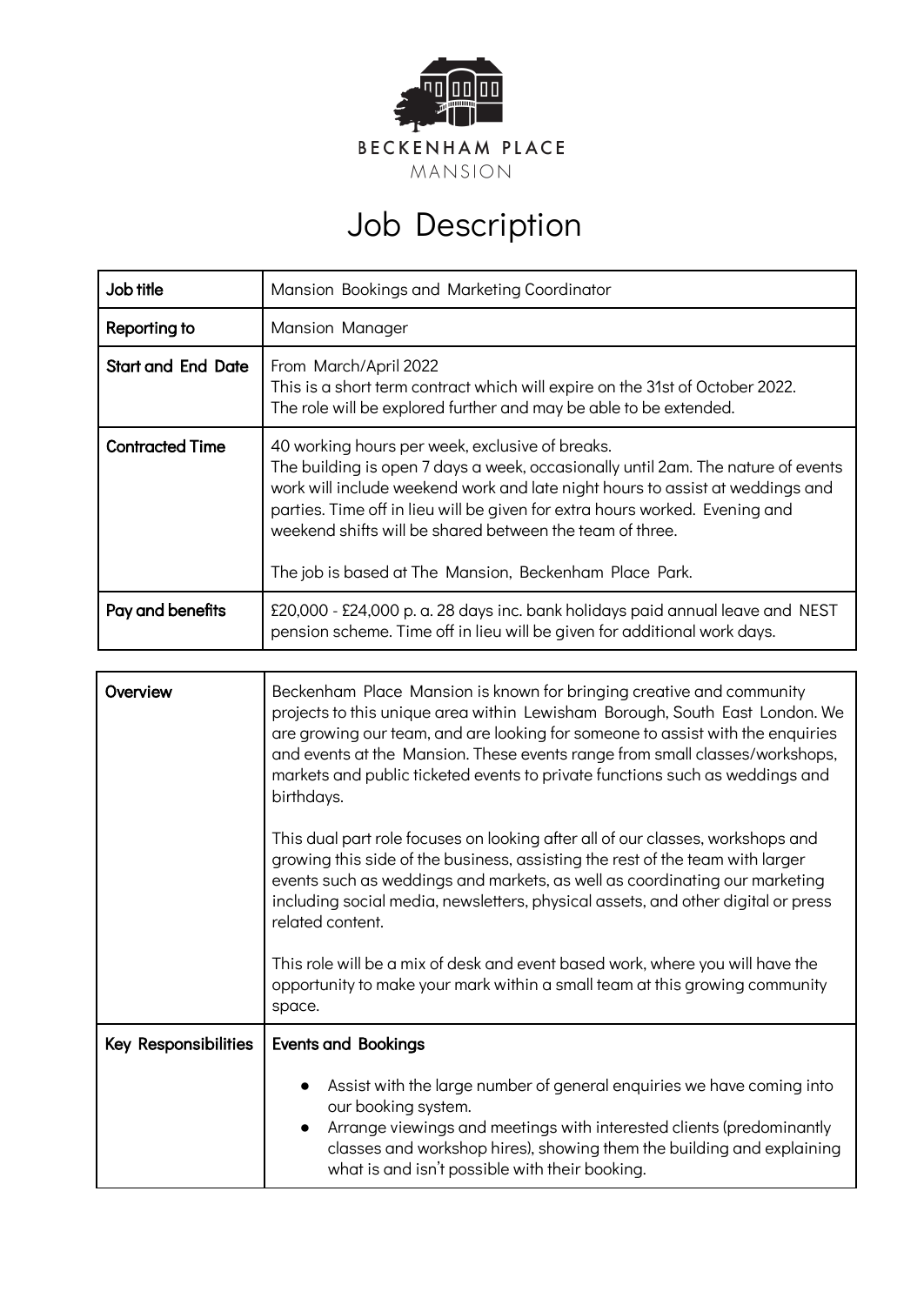

| Manage and confirm hire fees, booking times, dates, requirements and<br>maintain the bookings system.<br>Collect necessary information from clients and arrange invoices and<br>$\bullet$<br>contracts, keeping abreast of payments to ensure all bookings are paid<br>in full prior to arrival.<br>Maintain and add listings to www.beckenhamplace.org 'whats on' page<br>$\bullet$<br>(training provided).<br>Organising a summer weekly food market, 'Peckish', including booking<br>traders, risk assessments, Lewisham Council liaison and ensuring pitch<br>fees are received.<br>Working with the Events Planner with planning and the delivery of larger<br>$\bullet$<br>scale events such as weddings, markets and public facing events. This<br>can include organising furniture, liaising with clients and suppliers on<br>the day.<br>Actively research and develop the events programme both, public and<br>private to increase bookings and sales. |
|------------------------------------------------------------------------------------------------------------------------------------------------------------------------------------------------------------------------------------------------------------------------------------------------------------------------------------------------------------------------------------------------------------------------------------------------------------------------------------------------------------------------------------------------------------------------------------------------------------------------------------------------------------------------------------------------------------------------------------------------------------------------------------------------------------------------------------------------------------------------------------------------------------------------------------------------------------------|
| <b>Promotions and Marketing</b>                                                                                                                                                                                                                                                                                                                                                                                                                                                                                                                                                                                                                                                                                                                                                                                                                                                                                                                                  |
| Social Media: Monitor and maintain all handles, key dates & copy, content<br>calendar & paid adverts                                                                                                                                                                                                                                                                                                                                                                                                                                                                                                                                                                                                                                                                                                                                                                                                                                                             |
| Newsletters: Collate content from Mansion businessesand events to form a<br>monthly newsletter                                                                                                                                                                                                                                                                                                                                                                                                                                                                                                                                                                                                                                                                                                                                                                                                                                                                   |
| <b>Events advertising</b> - Collecting key dates and events from events teams, chasing<br>clients for content, pulling together content for graphic designers, copywriting<br>and subbing copy. Collate all published press                                                                                                                                                                                                                                                                                                                                                                                                                                                                                                                                                                                                                                                                                                                                      |
| Website - Adding content and keeping it up to date - e.g. new tenants, key<br>events, blog posts & published press.                                                                                                                                                                                                                                                                                                                                                                                                                                                                                                                                                                                                                                                                                                                                                                                                                                              |
| Additional work may, if time allows, will develop in the following:                                                                                                                                                                                                                                                                                                                                                                                                                                                                                                                                                                                                                                                                                                                                                                                                                                                                                              |
| <b>Press -</b> Collate all published press, maintain journalist database, strategy (paid<br>advertisement, campaigns, networking opportunities).                                                                                                                                                                                                                                                                                                                                                                                                                                                                                                                                                                                                                                                                                                                                                                                                                 |
| Case Studies & Blogs- Develop for business development, website, awards and<br>press.                                                                                                                                                                                                                                                                                                                                                                                                                                                                                                                                                                                                                                                                                                                                                                                                                                                                            |
| Subscribers - grow contacts, regular newsletters                                                                                                                                                                                                                                                                                                                                                                                                                                                                                                                                                                                                                                                                                                                                                                                                                                                                                                                 |
| Awards - calendar, strategy, pulling content from teams                                                                                                                                                                                                                                                                                                                                                                                                                                                                                                                                                                                                                                                                                                                                                                                                                                                                                                          |